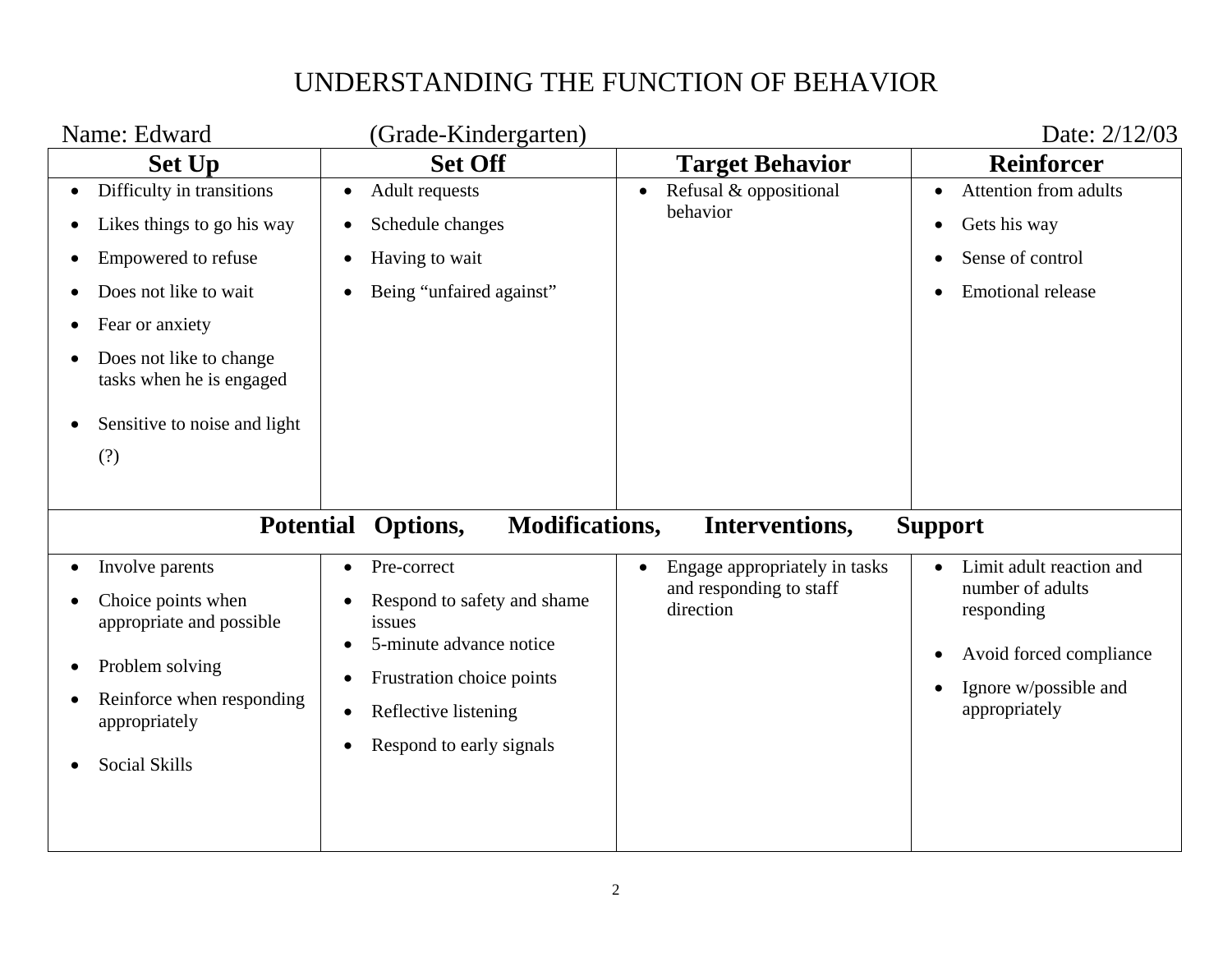| Name: Daniel                                                                                                                                                                                       | (Grade 5)                                                                                                     |                                                                                                                          | Date: 2/12/03                                                                                                                                                                                                                                                                                                                                                       |
|----------------------------------------------------------------------------------------------------------------------------------------------------------------------------------------------------|---------------------------------------------------------------------------------------------------------------|--------------------------------------------------------------------------------------------------------------------------|---------------------------------------------------------------------------------------------------------------------------------------------------------------------------------------------------------------------------------------------------------------------------------------------------------------------------------------------------------------------|
| <b>Set Up</b>                                                                                                                                                                                      | <b>Set Off</b>                                                                                                | <b>Target Behavior</b>                                                                                                   | <b>Reinforcer</b>                                                                                                                                                                                                                                                                                                                                                   |
| Unresolved trauma<br>Grief (loss issue)<br>Academic needs                                                                                                                                          | Being asked to perform<br>Being held accountable (right)<br>that minute)<br>Anxiety rises<br>Peer interaction | Oppositional and defiant<br>behavior that disrupts the<br>academic process for others                                    | Goes home to see<br>$\bullet$<br>grandmother<br>Avoids academics<br>$\bullet$<br>Engages other and negative<br>attention<br>Sense of some control                                                                                                                                                                                                                   |
| <b>Potential</b>                                                                                                                                                                                   | <b>Modifications,</b><br>Options,                                                                             | Interventions,                                                                                                           | <b>Support</b>                                                                                                                                                                                                                                                                                                                                                      |
| Social skills intervention<br>Pre-correction<br>Establishing options<br>Reading assessment and<br>support plan<br>Examine academics<br>schedule<br>Increase consistency<br><b>Plan for Success</b> | Respond early when signs<br>occur that it's not working.<br>Training classmates to ignore<br>disruptive       | Cooperative and engaged<br>working toward independent<br>academic performance<br><b>Choice Points</b><br>Claming himself | Keep him in school<br>Home visit<br>$\bullet$<br>Provide hands-on<br>$\bullet$<br>reinforcement<br>Catching him being good<br>$\bullet$<br>$(4-B's)$<br>Consequences for choices<br>$\bullet$<br>connected to logical<br>consequences<br>Cause/effect and Choice<br>Points training<br>Get Ron to support<br>$\bullet$<br>consequences<br>In-school suspension<br>٠ |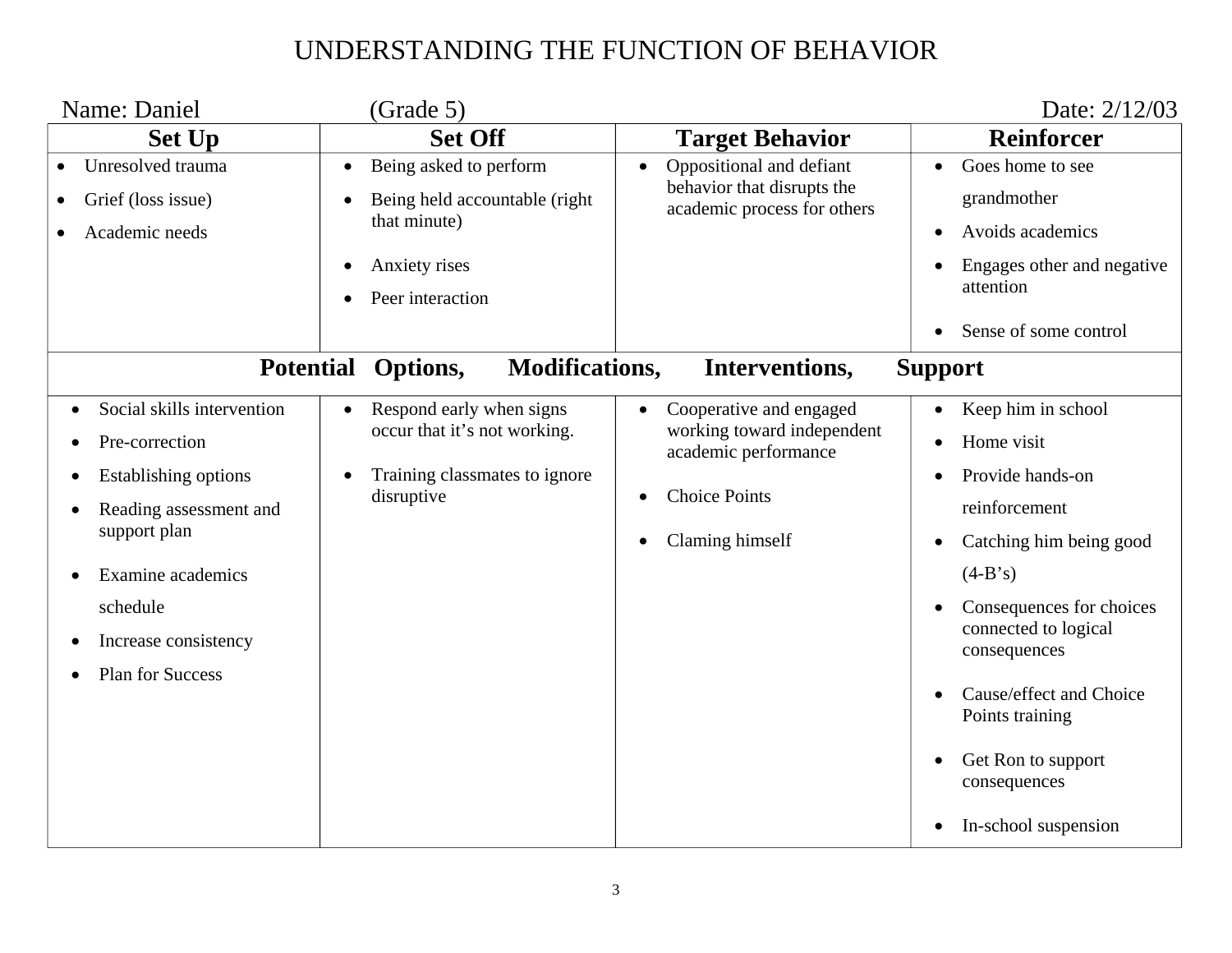|                                                                            | Name: Kyle                                                                                                                                                    | (Grade 7)                                                                                                                                                                                                                         |                                           | Date: 12/04/03                                                                                                                                             |
|----------------------------------------------------------------------------|---------------------------------------------------------------------------------------------------------------------------------------------------------------|-----------------------------------------------------------------------------------------------------------------------------------------------------------------------------------------------------------------------------------|-------------------------------------------|------------------------------------------------------------------------------------------------------------------------------------------------------------|
|                                                                            | <b>Set Up</b>                                                                                                                                                 | <b>Set Off</b>                                                                                                                                                                                                                    | <b>Target Behavior</b>                    | <b>Reinforcer</b>                                                                                                                                          |
| $\bullet$<br>$\bullet$<br>$\bullet$<br>$\bullet$<br>$\bullet$<br>$\bullet$ | Schedule<br>Being in hall<br><b>Reactive ADHD</b><br>Academic levels<br>Parent reports that Dad<br>roughhouses with boys<br>Child reports problems at<br>home | <b>Transitions</b><br>$\bullet$<br>Peers<br>$\bullet$<br>R.C. performance<br>$\bullet$                                                                                                                                            | Noisy, obtrusive transitions<br>$\bullet$ | Negative attention<br>$\bullet$<br>Relief from emotional<br>distress<br>Sense of control<br>Sense of recognition<br>$\bullet$<br>Avoidance of restrictions |
|                                                                            | <b>Potential</b>                                                                                                                                              | Options,<br><b>Modifications,</b>                                                                                                                                                                                                 | Interventions,                            | <b>Support</b>                                                                                                                                             |
|                                                                            | Medications?<br>Parent interview<br>2-Parent interview<br>Pre-correction                                                                                      | Peer training to ignore<br>$\bullet$<br>behavior<br>Alternative choices<br>$\bullet$<br><b>Transition before bell</b><br>$\bullet$<br>Restrict movements until skills<br>$\epsilon$<br>acquired<br>Group contingency<br>$\bullet$ | Transition in an orderly way<br>$\bullet$ | Redirect<br>Group training<br><b>Choice Points</b><br>Problem solving<br>$\bullet$<br>Stress management                                                    |